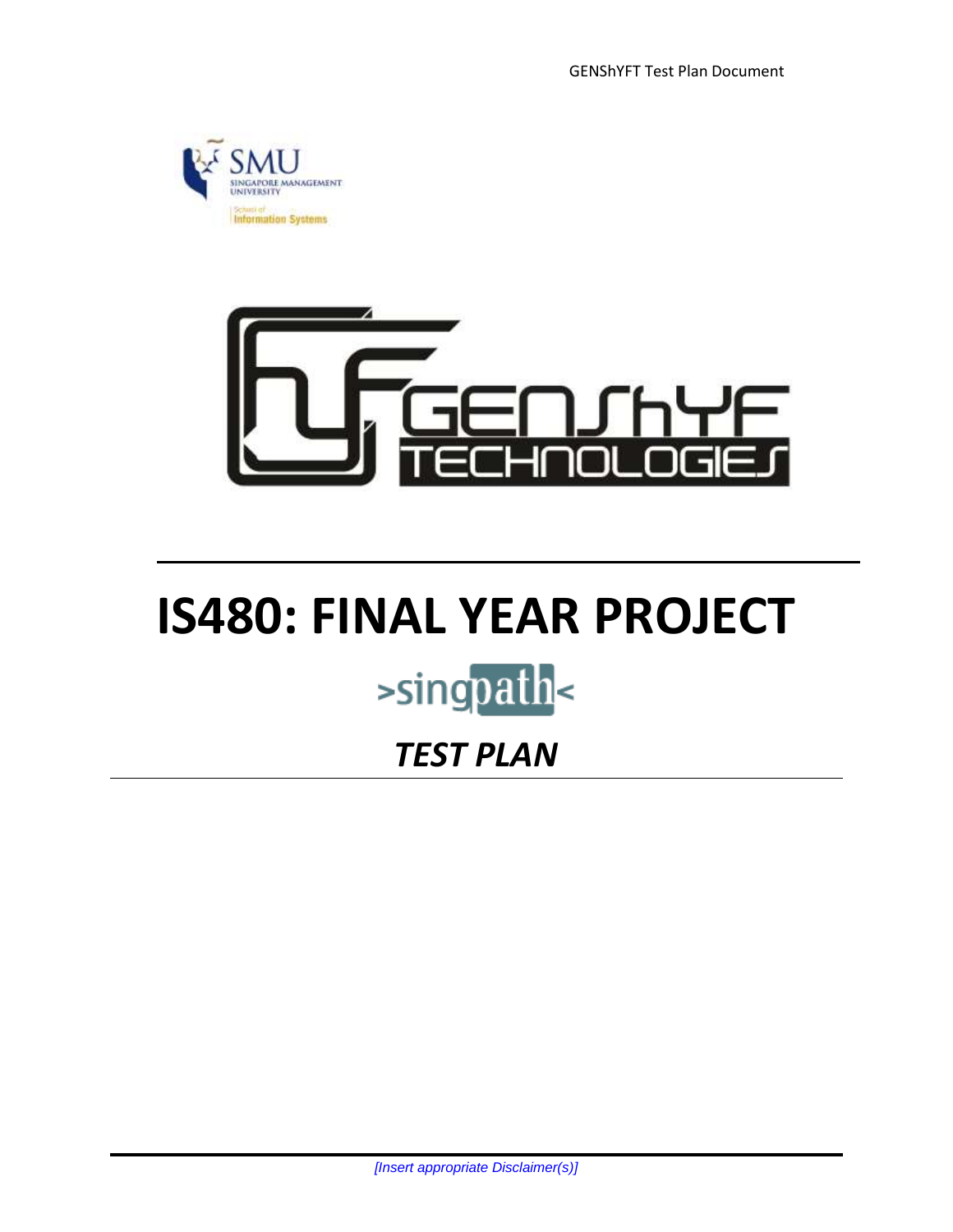# **DISCLAIMER**

Please note that this is a beta version of the SingPath website which is still undergoing testing before its final version. The website, its software and all content found on it are provided on an "as is" and "as available" basis. GENShYFT does not give any warranties, whether express or implied, as to the suitability or usability of the website, its software or any of its content.

GENShYFT will not be liable for any loss, whether such loss is direct, indirect, special or consequential, suffered by any party as a result of their use of the SingPath website, its software or content. Any interaction with the website is done at the user's own risk and the user will be solely responsible for any damage to any computer system or loss of data that results from such activities.

Should you encounter any bugs, glitches, lack of functionality or other problems on the website, please let us know immediately so we can rectify these accordingly. Your help in this regard is greatly appreciated.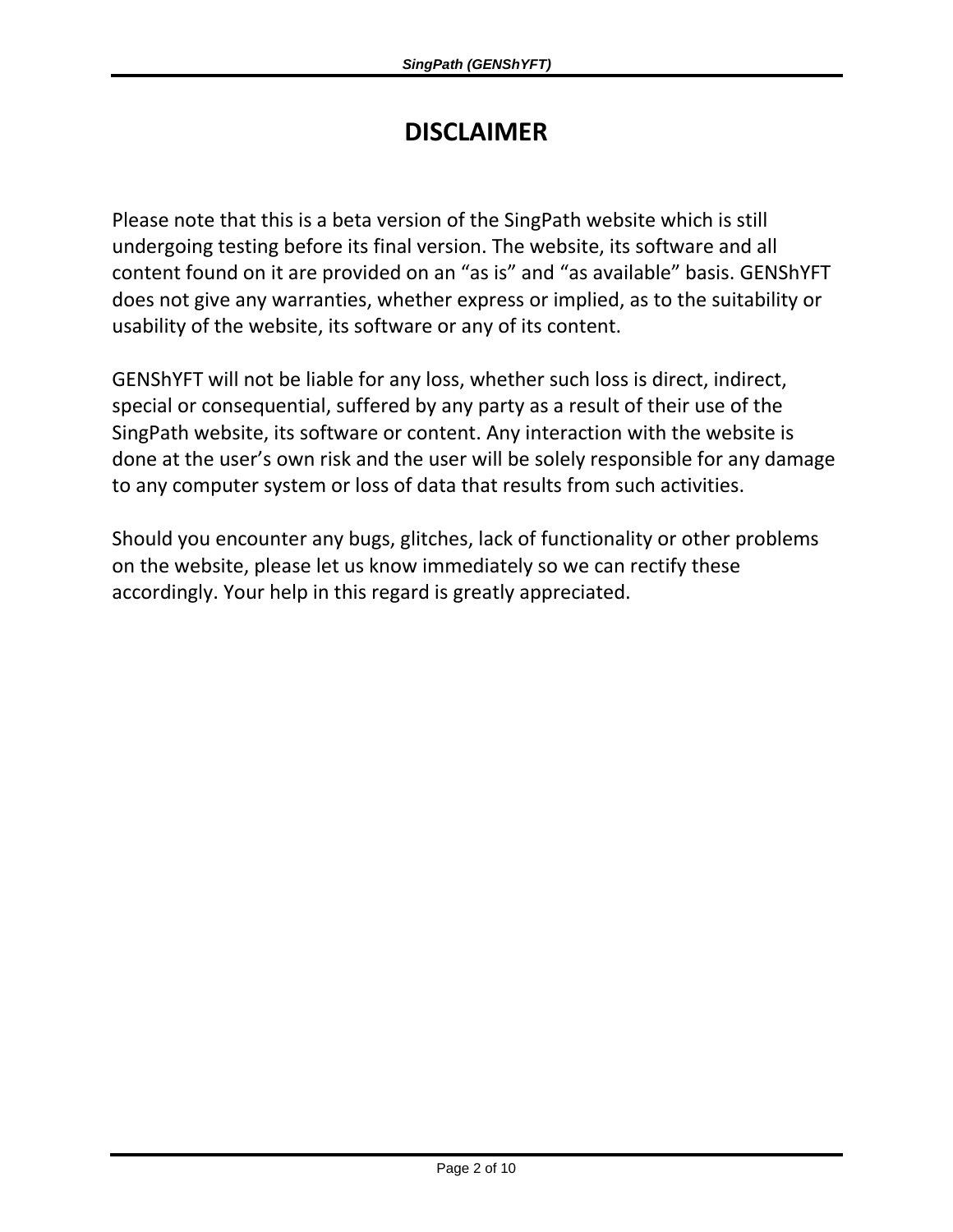# **TABLE OF CONTENTS**

- 1) Introduction
- 2) Test plan timeline
- 3) Test schedule
- 4) User Acceptance Testing
- **4.1** Objectives
- **4.2** Features to be tested
- **4.3** Roles
- **4.4** List of Confirmed Testers
- **4.5** Detailed Schedule
- **4.6** Logistics
- **4.7** Data collection
- **4.8** Result analysis
- **4.9** Follow-up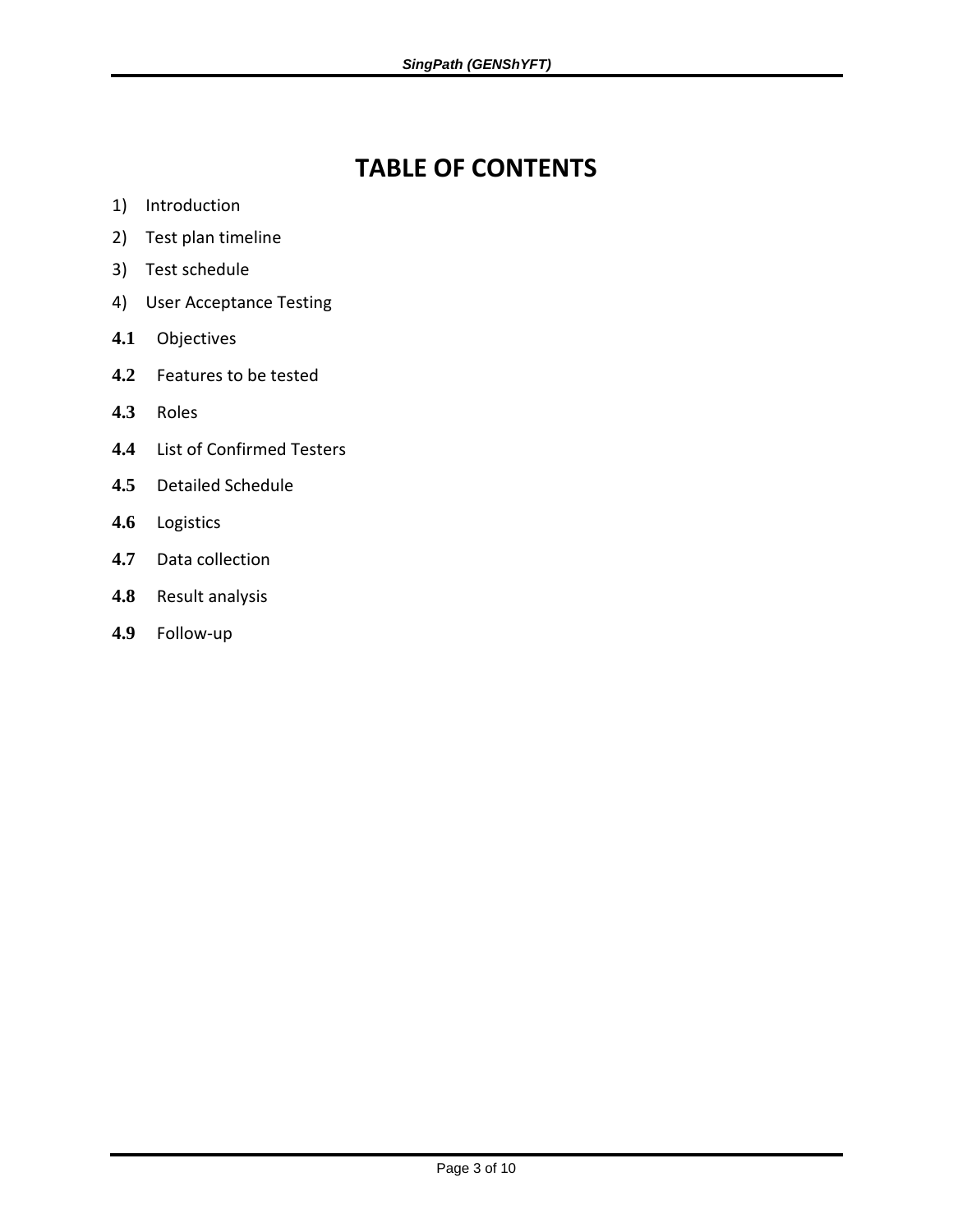#### **INTRODUCTION**

The Test Plan document documents and tracks the necessary information required to effectively define the approach to be used in the testing of SingPath. Its intended audience is Project Supervisor Prof. Benjamin Gan, Project Manager (PM) Yousof, Lead UI/UX Developer Fariq and Co-developers Eng Sen and Glen. Some portions of this document may on occasionally be shared with the client and other stakeholder(s) whose input/approval into the testing process is required.

|--|

| S/N            | <b>Assigned</b> | <b>Documents</b>                          | <b>Deadline</b>           |
|----------------|-----------------|-------------------------------------------|---------------------------|
| 1              | Wah Chun        | <b>Test Plan</b>                          | 24th Jan 2014             |
| $\mathcal{P}$  | Wah Chun        | <b>UAT 1 Documents Draft</b>              | 24th Jan 2014             |
| 3              | Wah Chun        | <b>Finalized UAT 1 Documents</b>          | 5 <sup>th</sup> Feb 2014  |
| 4              | Everyone        | Find users for User Acceptance Testing 1  | 7 <sup>th</sup> Feb 2014  |
| 5              | Wah Chun        | Update UAT 1 documents in case of changes | 12 <sup>th</sup> Feb 2014 |
| 6              | Wah Chun        | Release of UAT 1 Test Report              | 17 <sup>th</sup> Feb 2014 |
| $\overline{7}$ | Respective      | Finalized changes based on Test Report    | 26 <sup>th</sup> Feb 2014 |
| 8              | Wah Chun        | Update UAT 2 documents in case of changes | 28 <sup>th</sup> Feb 2014 |
| 9              | Wah Chun        | Release of UAT 2 Test Report              | $5th$ Mar 2014            |
| 10             | Respective      | Finalized changes based on Test Report    | 12 <sup>th</sup> Mar 2014 |

#### **TEST SCHEDULE**

| <b>UAT</b> | Date                 | Venue             | <b>Start Time</b> | <b>End Time</b> | <b>Participants</b>           | Pax |
|------------|----------------------|-------------------|-------------------|-----------------|-------------------------------|-----|
|            | 15th Feb 2014        | SIS               | 1345hrs           | 1630hrs         | <b>SMU Students</b>           | 12  |
| 2          | 1st Mar 2014         | <b>SIS SR 2.1</b> | 1300hrs           | 1700hrs         | JC Students                   | 20  |
| $2*$       | <b>15th Mar 2014</b> | <b>SIS SR 2.1</b> | <b>1300hrs</b>    | <b>1700hrs</b>  | <b>Secondary Sch Students</b> | 20  |
| $4*$       | March tbc            | RP.               | tbc:              | tbc             | <b>Republic Poly Students</b> | 20  |

\*UAT 3&4 to be confirmed with Client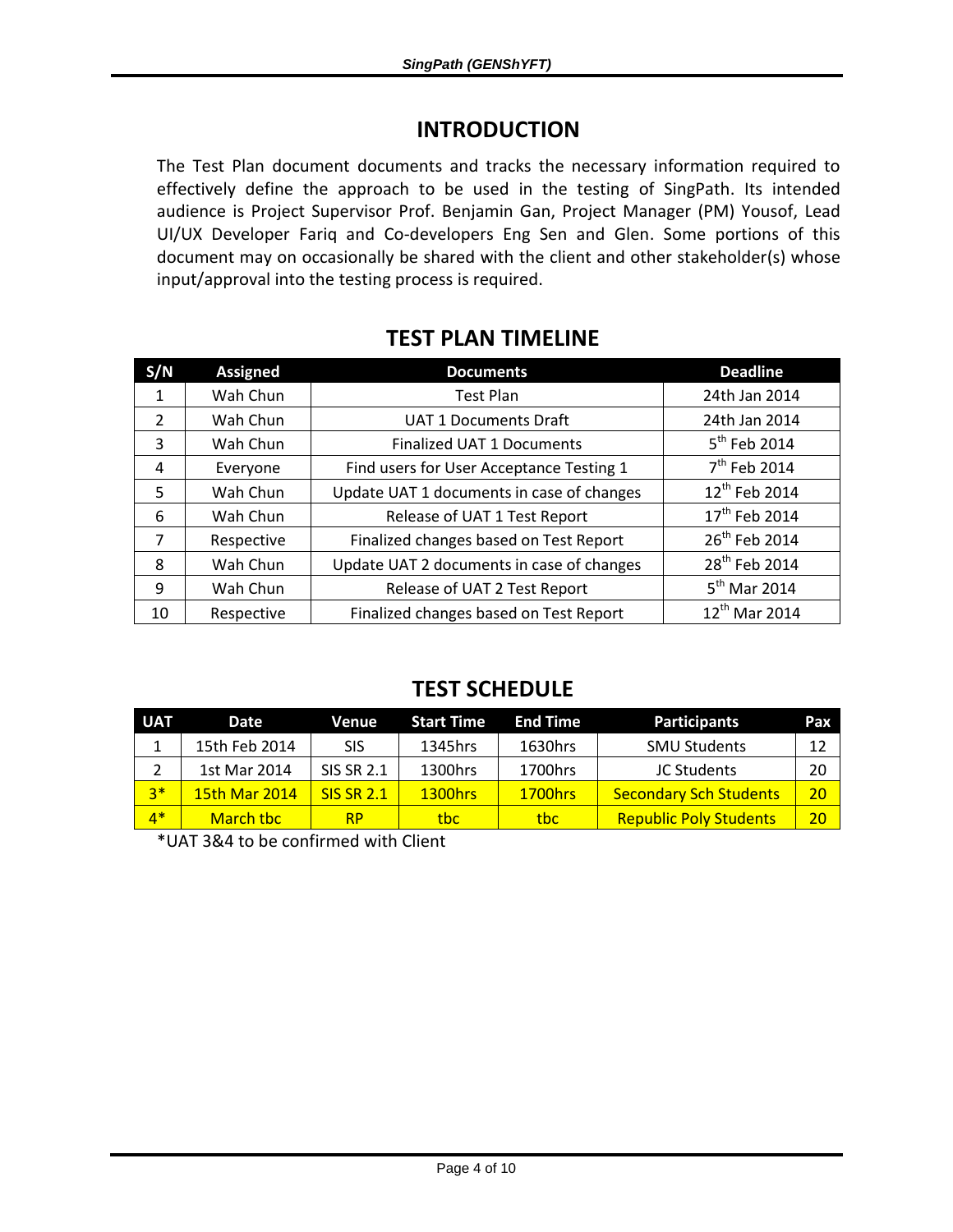#### **USER ACCEPTANCE TESTING**

## **OBJECTIVES**

The aim of the User Acceptance Testing (UAT) is to

- Validate the fulfillment of requirements for functionalities to be tested
- Validate UI heuristics
- Ensure all functions are working as expected

## **FEATURES TO BE TESTED**

| <b>UAT</b> | <b>Features</b>                                                           |
|------------|---------------------------------------------------------------------------|
|            | Purpose Driven Coding, Mastery Based Coaching, Events & Ranking, Map-View |
|            | UAT 1 Changes and Automatic Mentor Assignment                             |
|            | Easy Web Prototyping and Web Development Games                            |
|            | <b>Problem Contribution</b>                                               |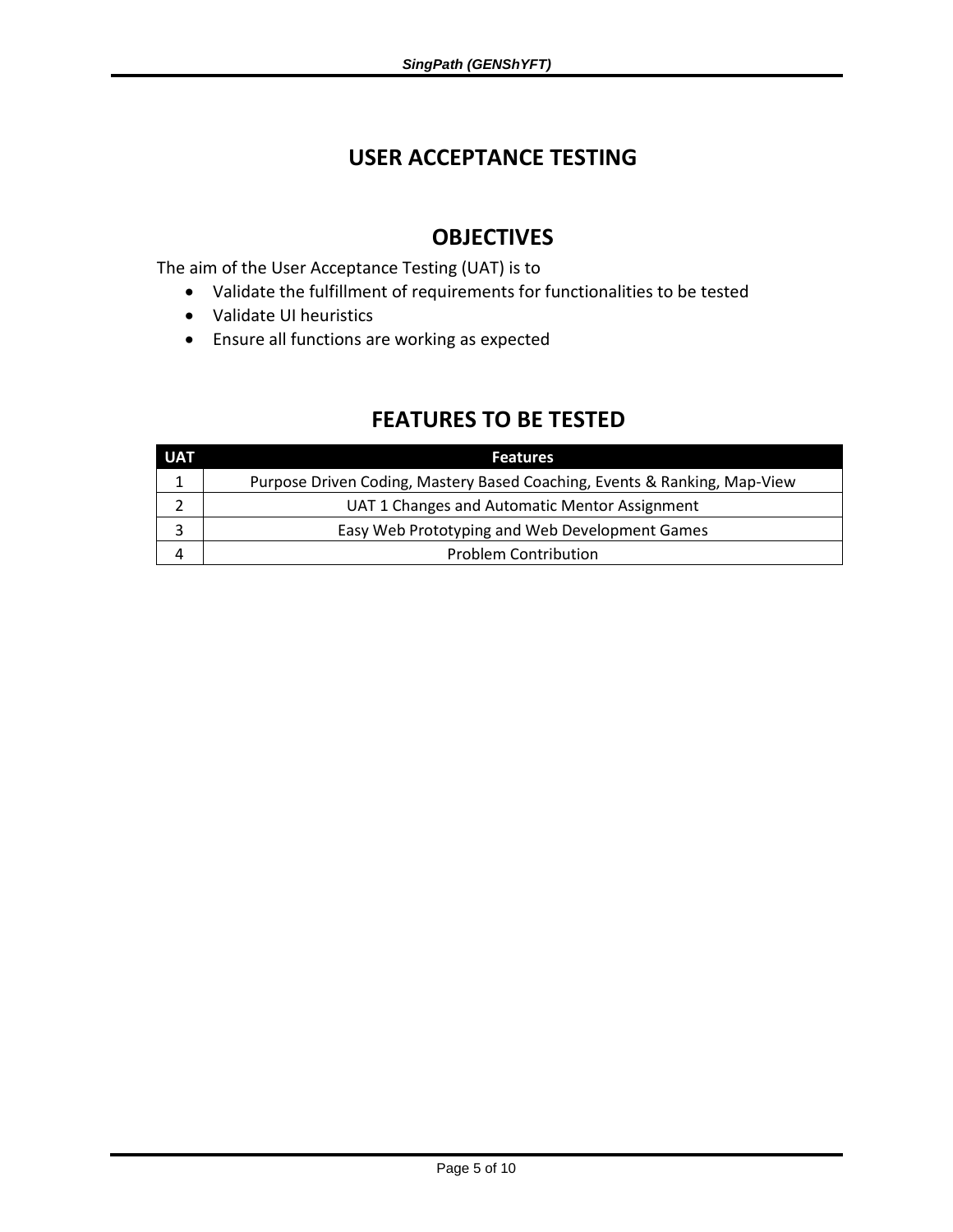#### **ROLES**

| <b>Assigned</b> | Role                       | <b>Responsibilities</b>      |
|-----------------|----------------------------|------------------------------|
|                 |                            | Overall in-charge of UAT and |
|                 |                            | ensure that the session runs |
| Wah Chun        | UAT IC (Observer)          | smoothly                     |
|                 |                            | Ensure that end-users are    |
|                 |                            | running the application      |
| Shanaaz         | Facilitator (Observer)     | according to instructions    |
|                 |                            | Video interviews of random   |
| Yousof          | Videographer               | participants                 |
| Glen            | Photographer               | Take photographs for UAT     |
|                 |                            | Resolve ad hoc application   |
| Fariq           | Troubleshoot IC (Observer) | issues that will affect UAT  |
|                 |                            | Identify and record issues   |
|                 |                            | faced by participants during |
| Eng Sen         | Observer                   | UAT                          |

**\***minimum 3 team members to be present (observer, videographer and photographer)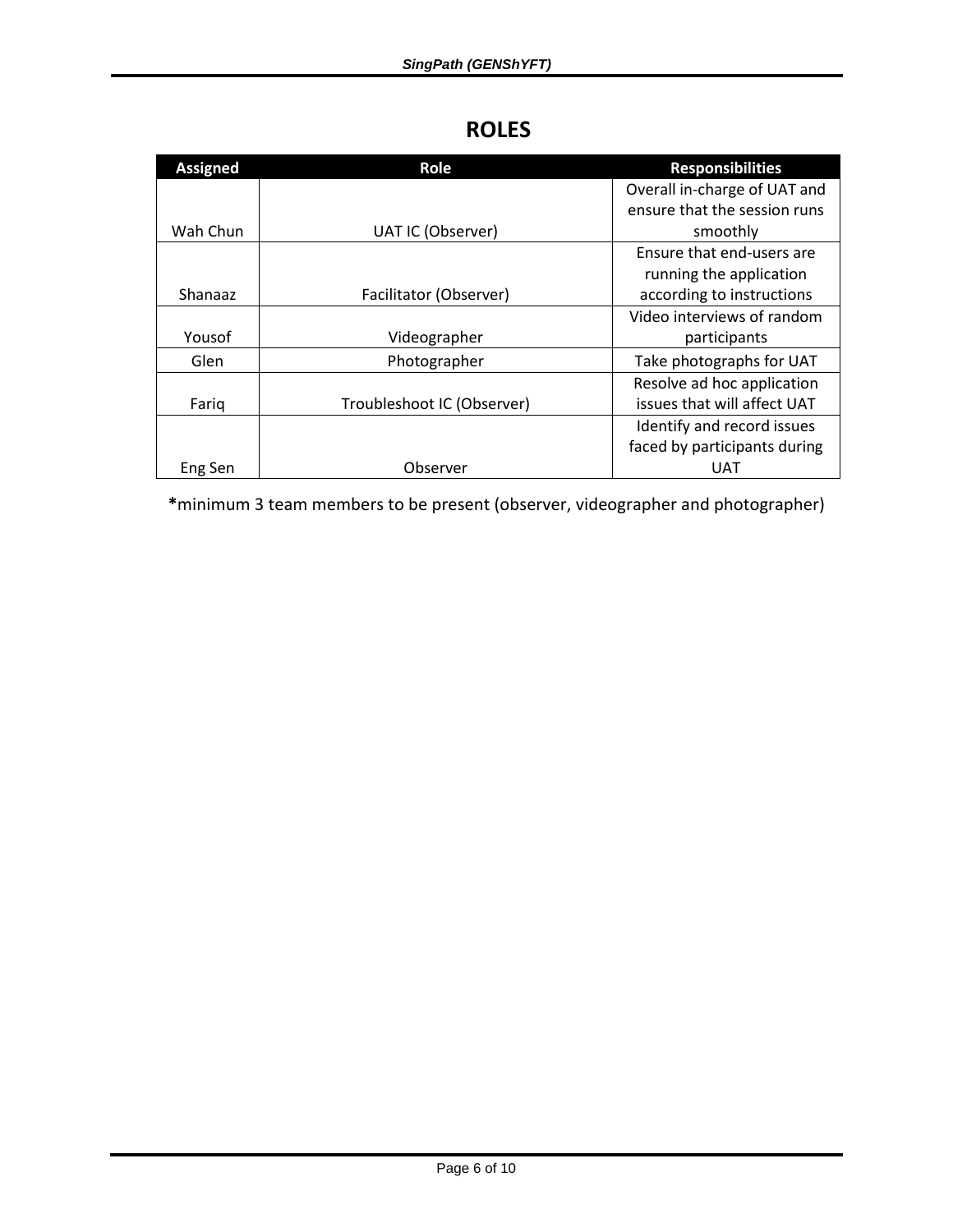| <b>Confirmed testers</b> |              |  |  |
|--------------------------|--------------|--|--|
| <b>1 SAMPLE</b>          | 3            |  |  |
| $\overline{2}$           |              |  |  |
| 3                        |              |  |  |
| 4                        | $\mathbf{2}$ |  |  |
| 1                        | 3            |  |  |
|                          |              |  |  |

*Eg. Sample will start testing from functionality 1 first*

| <b>Functionalities to be tested</b> |                               |  |  |  |
|-------------------------------------|-------------------------------|--|--|--|
| 1                                   | Map-View                      |  |  |  |
| $\overline{2}$                      | Events & Ranking              |  |  |  |
| 3                                   | <b>Mastery Based Coaching</b> |  |  |  |
| 4                                   | <b>Purpose Driven Coding</b>  |  |  |  |

| <b>Functionalities testing order</b> |  |  |  |  |
|--------------------------------------|--|--|--|--|
|                                      |  |  |  |  |
|                                      |  |  |  |  |
|                                      |  |  |  |  |
|                                      |  |  |  |  |

*Eg. Sample will start testing functionalities in the following order: 1-2-3-4*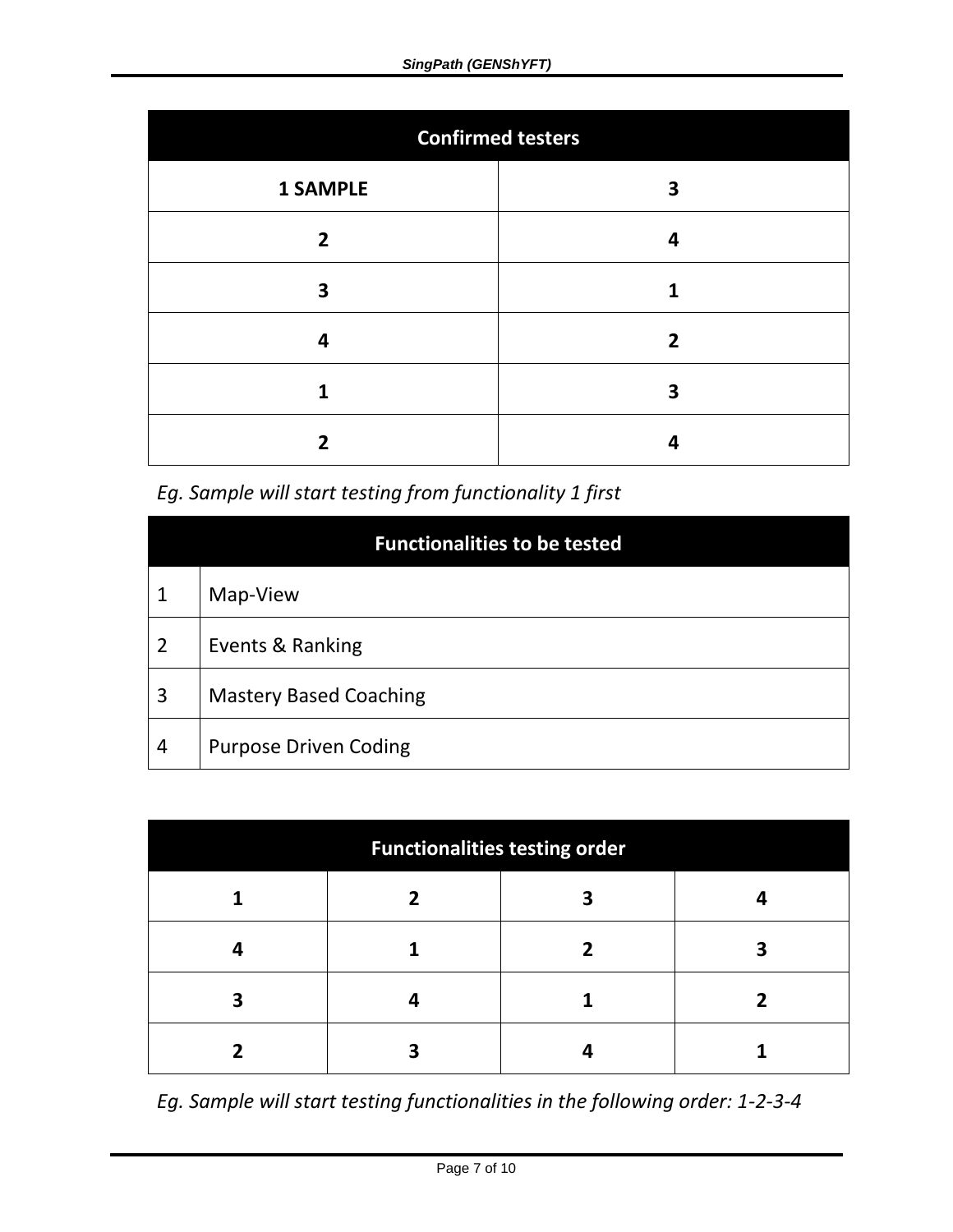## **DETAILED SCHEDULE**

The following schedule serves as a guideline for the team to follow in order to ensure a smooth UAT

| <b>Time</b>   | <b>Description</b>                                   | In-charge |
|---------------|------------------------------------------------------|-----------|
|               | Set up logistics for testing environment             | Wah Chun  |
|               | Web Application                                      |           |
|               | <b>UAT Documents</b><br>$\bullet$                    |           |
| $1.45$ pm $-$ | Video Camera                                         |           |
| 2.00pm        | Camera                                               |           |
|               | UAT IC will explain the UAT objectives<br>$\bullet$  | Wah Chun  |
|               | to the participants                                  |           |
| $2.00pm -$    | Videographer to begin recording of the               | Yousof    |
| 2.15pm        | <b>UAT process</b>                                   |           |
|               | <b>First Session UAT Start</b>                       |           |
|               | Facilitator to ensure that participants              | Shanaaz   |
|               | follow the Participant Instructions guide            |           |
|               | Facilitator to remind participants to fill<br>٠      | Shanaaz   |
|               | in the questionnaires accordingly                    |           |
|               | Observer(s) to observe participants                  | Eng Sen   |
|               | reaction                                             |           |
| 2.15pm-       | Photographer should take as many<br>$\bullet$        | Glen      |
| 3.00pm        | photos as possible of the entire process             |           |
|               | After the First Session of UAT                       |           |
|               | Videographer ensure that the video<br>$\bullet$      | Yousof    |
|               | recording stop + video 1 participant                 |           |
| 3.00pm-       | Facilitator to collect the UAT documents             | Shanaaz   |
| 3.30pm        | Summarize and collate test documents<br>$\bullet$    | Wah Chun  |
|               | UAT IC will explain the UAT objectives<br>$\bullet$  | Wah Chun  |
|               | to the participants                                  |           |
| $3.30$ pm $-$ | Videographer to begin recording of the               | Yousof    |
| 3.15pm        | <b>UAT process</b>                                   |           |
|               | <b>Second Session UAT Start</b>                      |           |
|               | Facilitator to ensure that participants<br>$\bullet$ | Shanaaz   |
|               | follow the Participant Instructions guide            |           |
|               | Facilitator to remind participants to fill           | Shanaaz   |
|               | in the questionnaires accordingly                    |           |
|               | Observer(s) to observe participants<br>$\bullet$     | Eng Sen   |
|               | reaction                                             |           |
| $3.15pm-$     | Photographer should take as many                     | Glen      |
| 4.00pm        | photos as possible of the entire process             |           |
|               | After the Second Session of UAT                      |           |
|               | Videographer ensure that the video                   | Yousof    |
|               | recording stop + video 1 participant                 |           |
| 4.00pm-       | Facilitator to collect the UAT documents             | Shanaaz   |
| 4.30pm        | Summarize and collate test documents                 | Wah Chun  |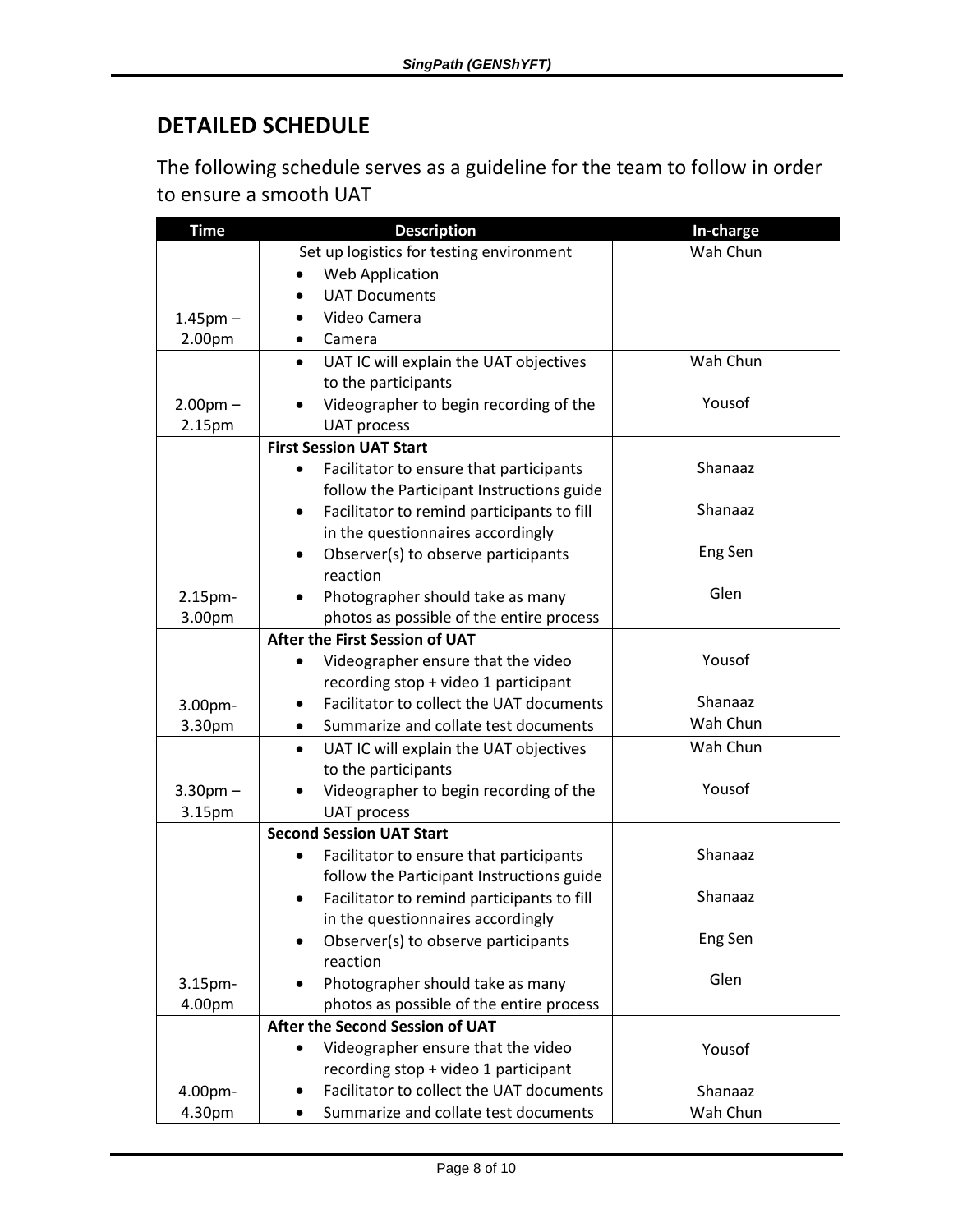#### **LOGISTICS**

- 1) Tester's Package x 14 [Wah Chun]
- 2) Observer's Document Google Form [Wah Chun]
- 3) UAT 1 Questionnaire Google Form [Wah Chun]
- 4) Script x 2 [Wah Chun]
- 5) Camera x 1 [Glen]
- 6) Video Camera x 1 [Yousof]
- 7) Heuristic Evaluation Google Form [Wah Chun]
- 8) Stopwatch [Everyone's Smartphones]